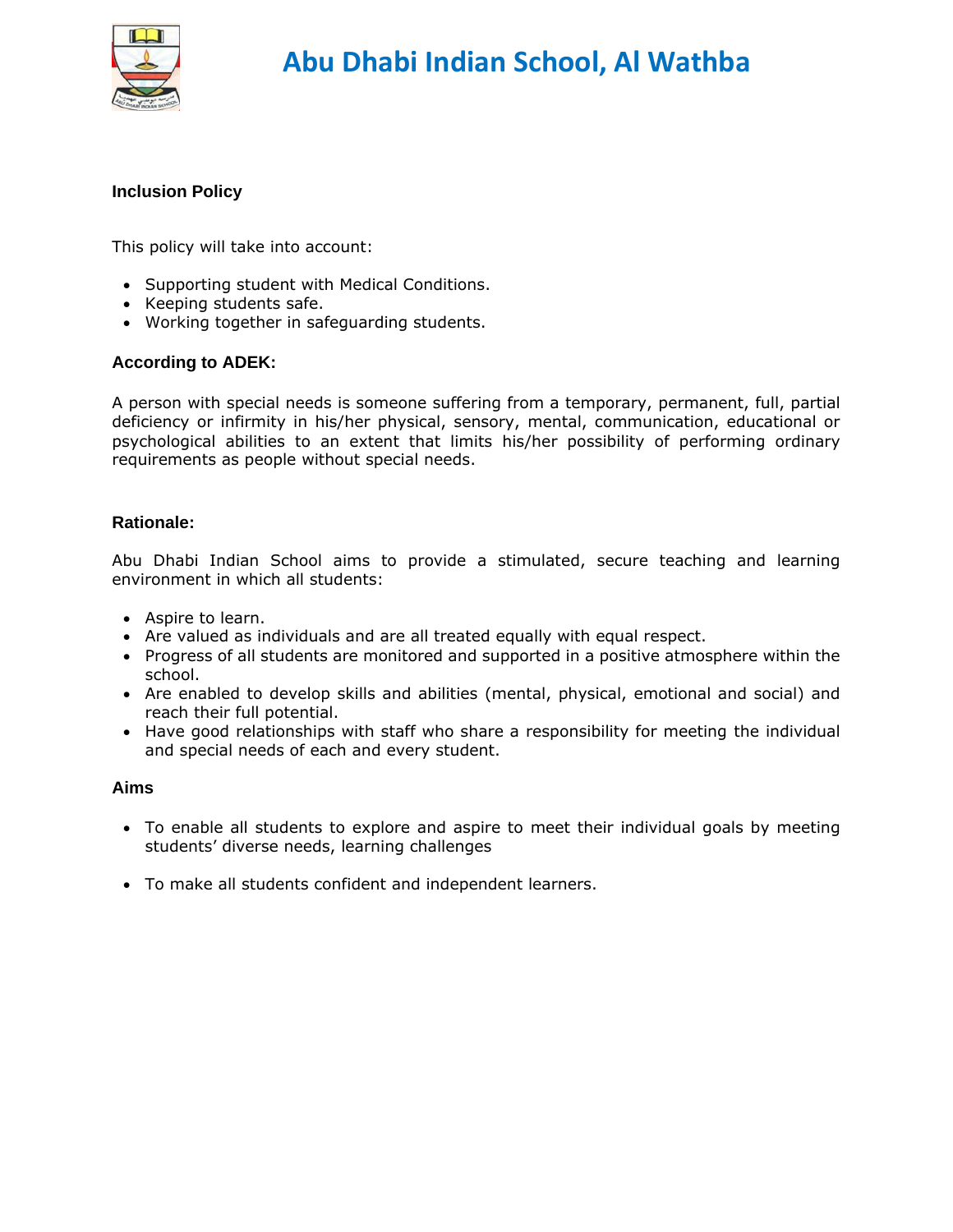

| <b>SEN/SEND</b><br><b>Classification</b>              | <b>Description</b>                                                                                                                                                                                                                                                                                                                       | <b>Relevant Provisions at</b><br><b>ADIS</b>                                                                                                                                                                                                                                                                                                                                                                                                                                                                     |
|-------------------------------------------------------|------------------------------------------------------------------------------------------------------------------------------------------------------------------------------------------------------------------------------------------------------------------------------------------------------------------------------------------|------------------------------------------------------------------------------------------------------------------------------------------------------------------------------------------------------------------------------------------------------------------------------------------------------------------------------------------------------------------------------------------------------------------------------------------------------------------------------------------------------------------|
| Behavioural, Social,<br><b>Emotional difficulties</b> | with<br>that<br><b>Students</b><br>behaviour<br>presents a barrier to learning.<br>Emotional<br>problems<br>such<br>as<br>depression, eating<br>disorders,<br>attention<br>deficit<br>disorder<br>(ADD/ADHD) ,Oppositional Defiant<br>Disorder(ODD), Conduct<br>Disorder(CD), Childhood<br>psychoses<br>and syndromes such as Tourette's | school<br>The<br>full<br>has<br>two<br>time<br>counsellors<br>school<br>who<br>in<br>are<br>available to support the students who<br>experience problems with behaviour.<br>the form<br>This<br>may be in<br>оf<br>consultation<br>parent/teacher<br>and<br>support, group interventions and/or<br>counselling<br>sessions.<br>1:1<br>The<br>counsellors develop and implement<br>the behaviour management plan as<br>and when required                                                                          |
| Sensory Impairment                                    | Visual impairment; hearing<br>impairment.                                                                                                                                                                                                                                                                                                | Provisions for sensory impairment is<br>determined<br>according<br>to<br>the<br>individual need basis.<br>For visually impaired students, the<br>school provides:<br>Bigger font-sized<br>worksheets/question paper<br>Extra time in tests<br>Distraction-free room for tests and<br>term exam.<br>For hearing impaired student school<br>provide within the class room<br>support:<br>Front seating in the classroom<br>Activities which are not of auditory<br>type.                                           |
| Physical Disability                                   | Impaired or limited mobility                                                                                                                                                                                                                                                                                                             | The school has<br>Three elevators and ramps with hand<br>rails<br>Non-slippery stripes on staircase<br>Disabled lavatory facilities in each<br>floor<br>Each physically challenged student is<br>assigned one support staff to bring<br>from the bus to classroom and from<br>classroom to the bus.<br>Within the school, we have arranged<br>a circle of friends who assist the<br>students during classroom transition<br>and playtime.<br>The school has an Evac Chair protocol<br>for emergency evacuations. |
| Medical / Health-<br><b>Related Disability</b>        | Medical conditions may lead to an<br>associated 'special need.' These may<br>include such illnesses as asthma,<br>diabetes and allergies                                                                                                                                                                                                 | The school has two clinics with fully<br>staffed nursing team which takes<br>care of the medical needs of all<br>students.                                                                                                                                                                                                                                                                                                                                                                                       |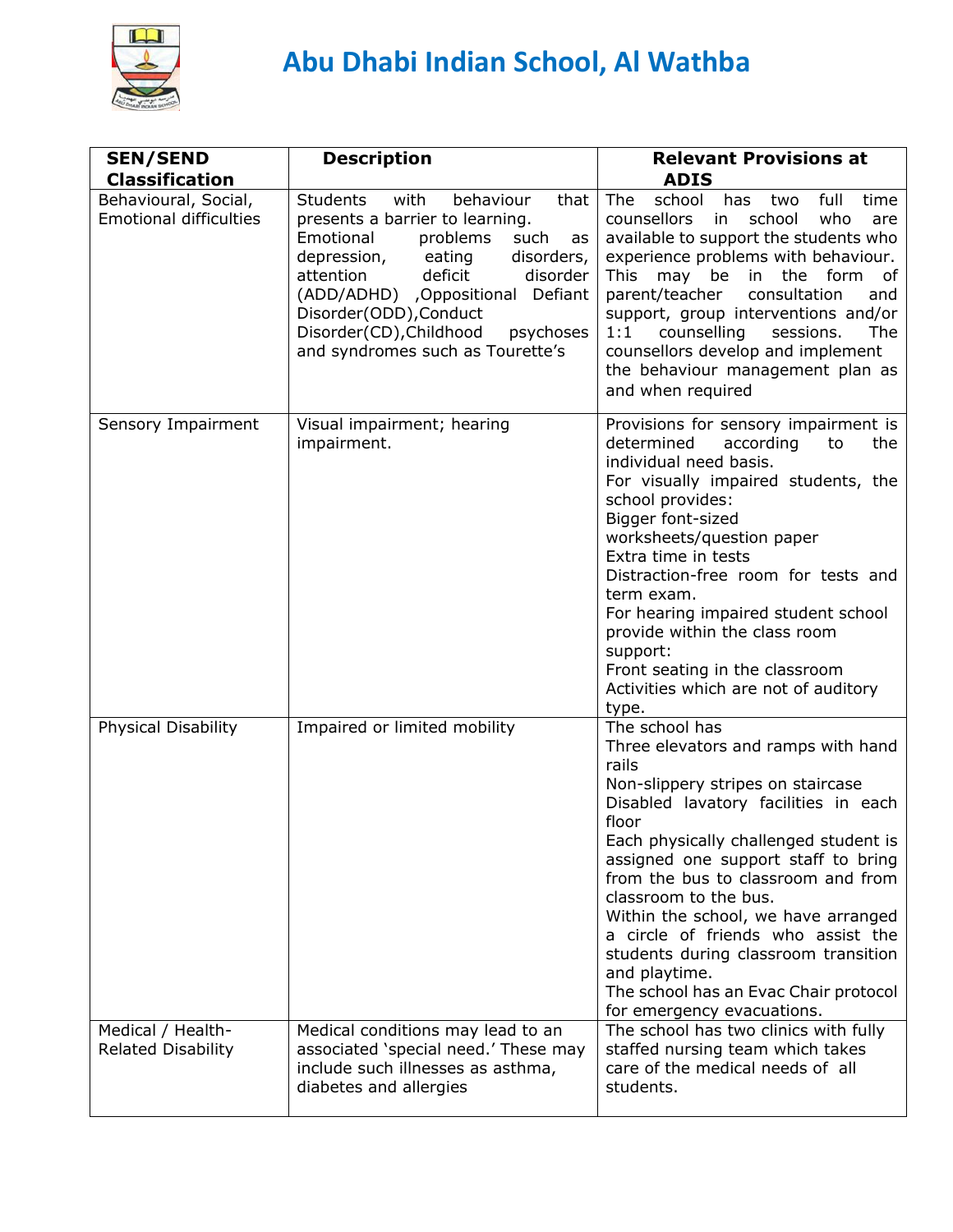

| <b>SEN/SEND</b><br><b>Classification</b> | <b>Description</b>                                                                                                                                                                                                                                                                                                                                                                            | <b>Relevant Provisions at</b><br><b>ADIS</b>                                                                                                                                                                                                                                                                                                                                                                                            |
|------------------------------------------|-----------------------------------------------------------------------------------------------------------------------------------------------------------------------------------------------------------------------------------------------------------------------------------------------------------------------------------------------------------------------------------------------|-----------------------------------------------------------------------------------------------------------------------------------------------------------------------------------------------------------------------------------------------------------------------------------------------------------------------------------------------------------------------------------------------------------------------------------------|
|                                          |                                                                                                                                                                                                                                                                                                                                                                                               |                                                                                                                                                                                                                                                                                                                                                                                                                                         |
| Speech and Language<br>Disorder          | Speech Impairment - cannot speak<br>well enough to be understood or<br>who stutter or have a speech<br>impediment.<br>Receptive Language Disorder - find it<br>difficult to respond to language or<br>follow instructions.<br>Expressive Language Disorders -<br>struggle to communicate effectively.<br>Global Language Disorder -<br>receptive and expressive, combined                     | Support is given where appropriate /<br>possible.<br>Necessary in-class accommodations<br>are provided to remove barriers to<br>accessing and/or demonstrating the<br>learning.                                                                                                                                                                                                                                                         |
| Communication and<br>Interaction         | Autistic Spectrum Disorders (ASD)<br>are neurological disorders that are<br>characterised by difficulties with<br>social communication, social<br>interaction, social imagination and<br>flexible thinking.                                                                                                                                                                                   | Support is provided where<br>appropriate / possible.<br>Depending on the level of need,<br>curriculum is modified (up to grade<br>VII), for the holistic development of<br>the students they were given<br>support through play therapy and<br>social stories.<br>A 1:1 Teaching Assistant (TA) is<br>given if required.                                                                                                                |
| General Learning<br><b>Difficulties</b>  | Learning Difficulty 1<br>Students with below average general<br>intellectual often reflected in a slow<br>rate of maturation, reduced learning<br>capacity and inadequate social<br>adjustment<br>Learning Difficulty 2<br>Students with significant learning<br>difficulties which have a major effect<br>on their participation in the<br>mainstream school curriculum,<br>without support. | Support is provided where<br>appropriate / possible in the<br>Rainbow (achievement centre).<br>Where required 1:1 TA and modified<br>curriculum is provided.<br>A modified curriculum for these<br>students involves a reduced whole-<br>class timetable (vary), with more<br>time allocated for small group<br>and/or 1:1 learning opportunities.<br>Specialized skill classes is provided<br>to students depending on their<br>needs. |
| Specific Learning<br>Difficulty (SpLD)   | Dyslexia (reading) - Dyslexia is a<br>specific difficulty that includes<br>difficulty with phonological<br>awareness, decoding (reading),<br>processing speed, encoding                                                                                                                                                                                                                       | Support is provided where<br>appropriate / possible in the<br>Rainbow (achievement centre). This<br>may include in-class support and/or<br>withdrawal intervention sessions.                                                                                                                                                                                                                                                            |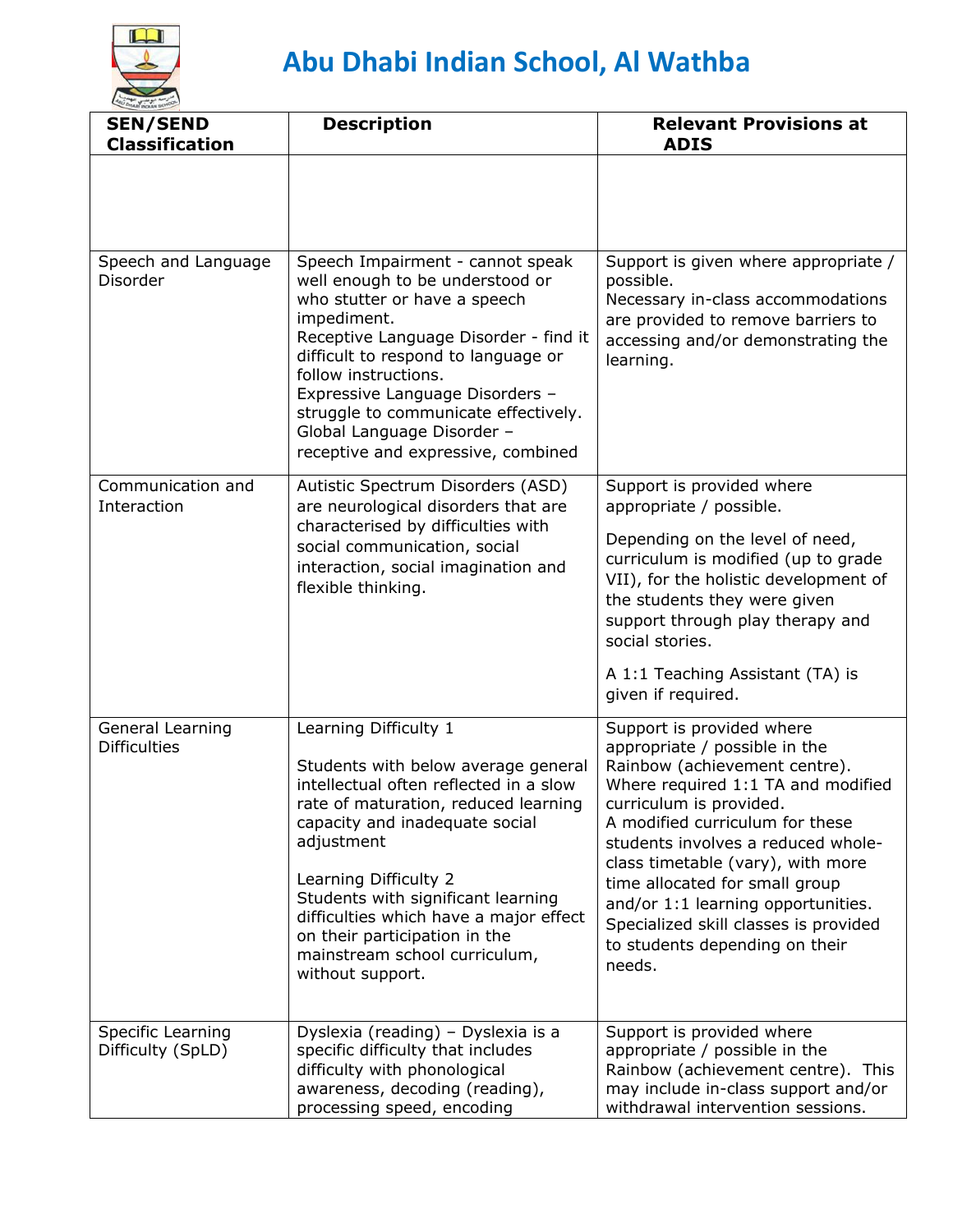

| <b>SEN/SEND</b><br><b>Classification</b>                                                        | <b>Description</b>                                                                                                                                                                                                                                                                                                                                                                                                                                                                                                             | <b>Relevant Provisions at</b><br><b>ADIS</b>                                                                               |
|-------------------------------------------------------------------------------------------------|--------------------------------------------------------------------------------------------------------------------------------------------------------------------------------------------------------------------------------------------------------------------------------------------------------------------------------------------------------------------------------------------------------------------------------------------------------------------------------------------------------------------------------|----------------------------------------------------------------------------------------------------------------------------|
|                                                                                                 | (spelling), and auditory short-term<br>memory and/or language skills.<br>Dysgraphia (writing and spelling) -<br>Dysgraphia is a specific difficulty<br>that includes difficulty with written<br>expression. Dysgraphia can appear<br>as difficulties with handwriting and<br>trouble putting thoughts on paper.                                                                                                                                                                                                                | Necessary in-class accommodations<br>are provided to remove barriers to<br>accessing and/or demonstrating the<br>learning. |
|                                                                                                 | Dyspraxia (fine and gross motor<br>skill) -dyspraxia is a specific<br>difficulty that includes motor<br>planning difficulty which makes it<br>hard to plan and coordinate physical<br>movement. It can be referred as<br>delayed gross/fine motor skills. Not<br>related to musculature.<br>Dyscalculia (using numbers)-<br>Dyscalculia is a specific difficulty that<br>includes understanding simple<br>number concepts, lack an intuitive<br>grasp of numbers and have<br>problems learning number facts and<br>procedures. |                                                                                                                            |
|                                                                                                 | All of the students of determination will follow an Individualised Education Plan (Three wave                                                                                                                                                                                                                                                                                                                                                                                                                                  |                                                                                                                            |
| intervention support), which would allow them to a maximum of up to 1.5 hrs per week additional |                                                                                                                                                                                                                                                                                                                                                                                                                                                                                                                                |                                                                                                                            |
|                                                                                                 | support in Kindergarten, and up to a maximum of 4 hrs per week additional support in Primary/Middle                                                                                                                                                                                                                                                                                                                                                                                                                            |                                                                                                                            |
| section depending on their needs.                                                               |                                                                                                                                                                                                                                                                                                                                                                                                                                                                                                                                |                                                                                                                            |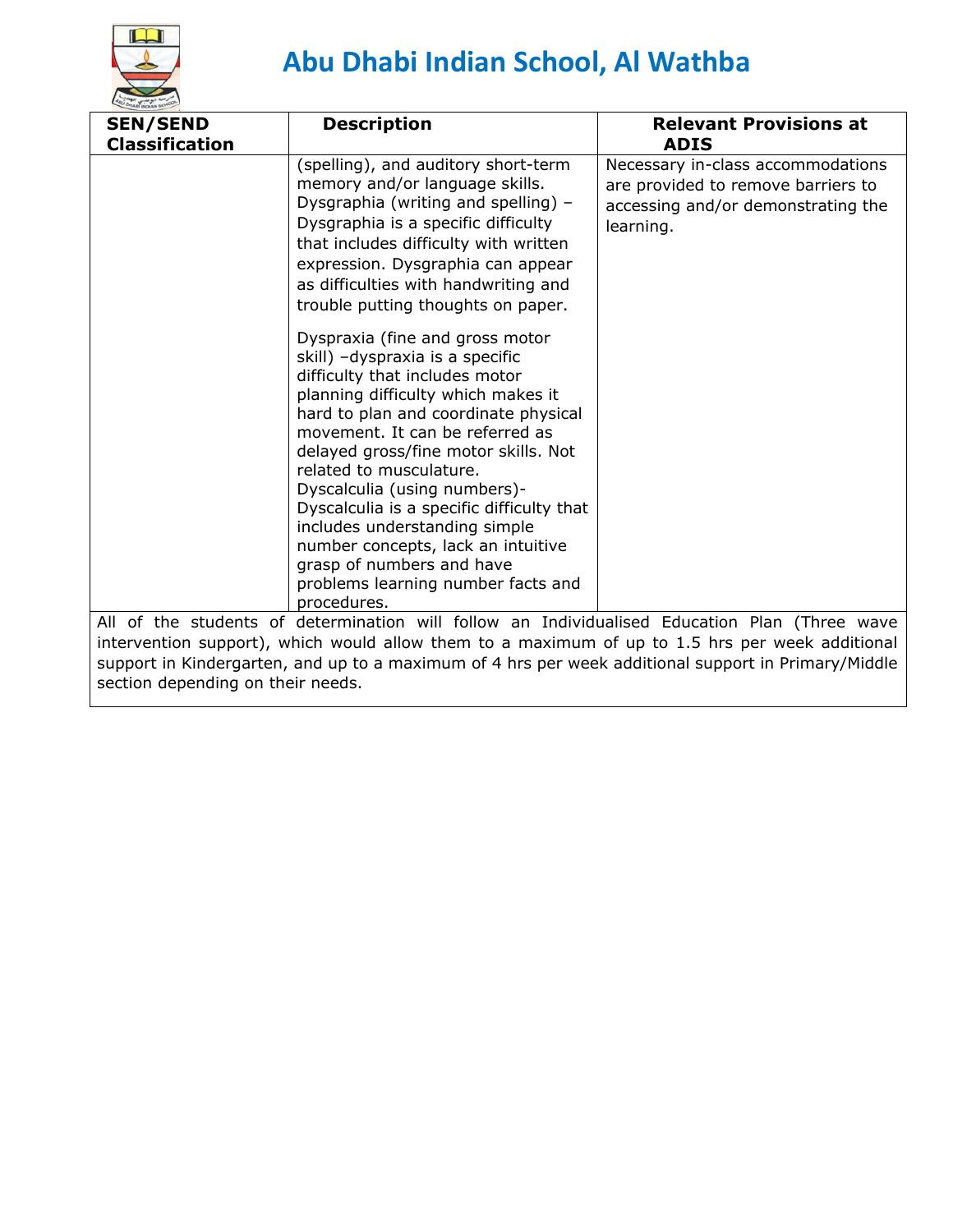

## **Struggling learners (SL)**

| <b>Classification</b> | <b>Description</b>                                                                                                                                                                                                                                                                      | <b>Relevant Provisions at</b><br><b>ADIS</b>                                                                                                                                                                                                                                                                                                                                                                                                                                                                                                                                      |
|-----------------------|-----------------------------------------------------------------------------------------------------------------------------------------------------------------------------------------------------------------------------------------------------------------------------------------|-----------------------------------------------------------------------------------------------------------------------------------------------------------------------------------------------------------------------------------------------------------------------------------------------------------------------------------------------------------------------------------------------------------------------------------------------------------------------------------------------------------------------------------------------------------------------------------|
| <b>SL</b>             | Students who are currently<br>performing below their<br>chronological age in one or more<br>areas of learning, without any<br>formal assessment of SEN/SEND.<br>These students are expected to<br>draw level with their peers upon<br>completion of a time-limited<br>intervention plan | The Rainbow (Achievement<br>Centre) along with the<br>subject teachers runs a range<br>of Wave 2 intervention<br>groups, intended to<br>accelerate progress and help<br>students to fall back in line<br>with class expectations and<br>keep up with the curriculum.<br>Students may receive up to a<br>maximum of 2 hrs per week<br>of Wave 2 support.<br>If such students have not<br>made expected progress<br>within that predetermined<br>period of time (maximum 1<br>academic year), the school<br>will refer them to go to<br>external agencies for special<br>assessment |

## **Wellbeing Concern**

| <b>Classification</b> | <b>Description</b>                                                                                                                                                                                                                                                                                                                                                                                              | <b>Relevant Provisions at</b><br><b>ADIS1</b>                                                                                                                                                          |
|-----------------------|-----------------------------------------------------------------------------------------------------------------------------------------------------------------------------------------------------------------------------------------------------------------------------------------------------------------------------------------------------------------------------------------------------------------|--------------------------------------------------------------------------------------------------------------------------------------------------------------------------------------------------------|
| Wellbeing             | Students who are suggested by a<br>teacher's observation or parental<br>apprehension as a concern<br>regarding the child's well-being.<br>This may include poor attitude to<br>self and school, drastic change in<br>mood/behavior, persistent<br>behavioural challenges, lack of<br>emotional control or difficulty in<br>establishing and maintaining<br>peer relationships and poor<br>academic performence. | Support for the student and<br>parents is given through a<br>strong upkeep approach by<br>counsellors as and when<br>needed.<br>Monitoring and action-<br>planning during weekly<br>Wellbeing meetings |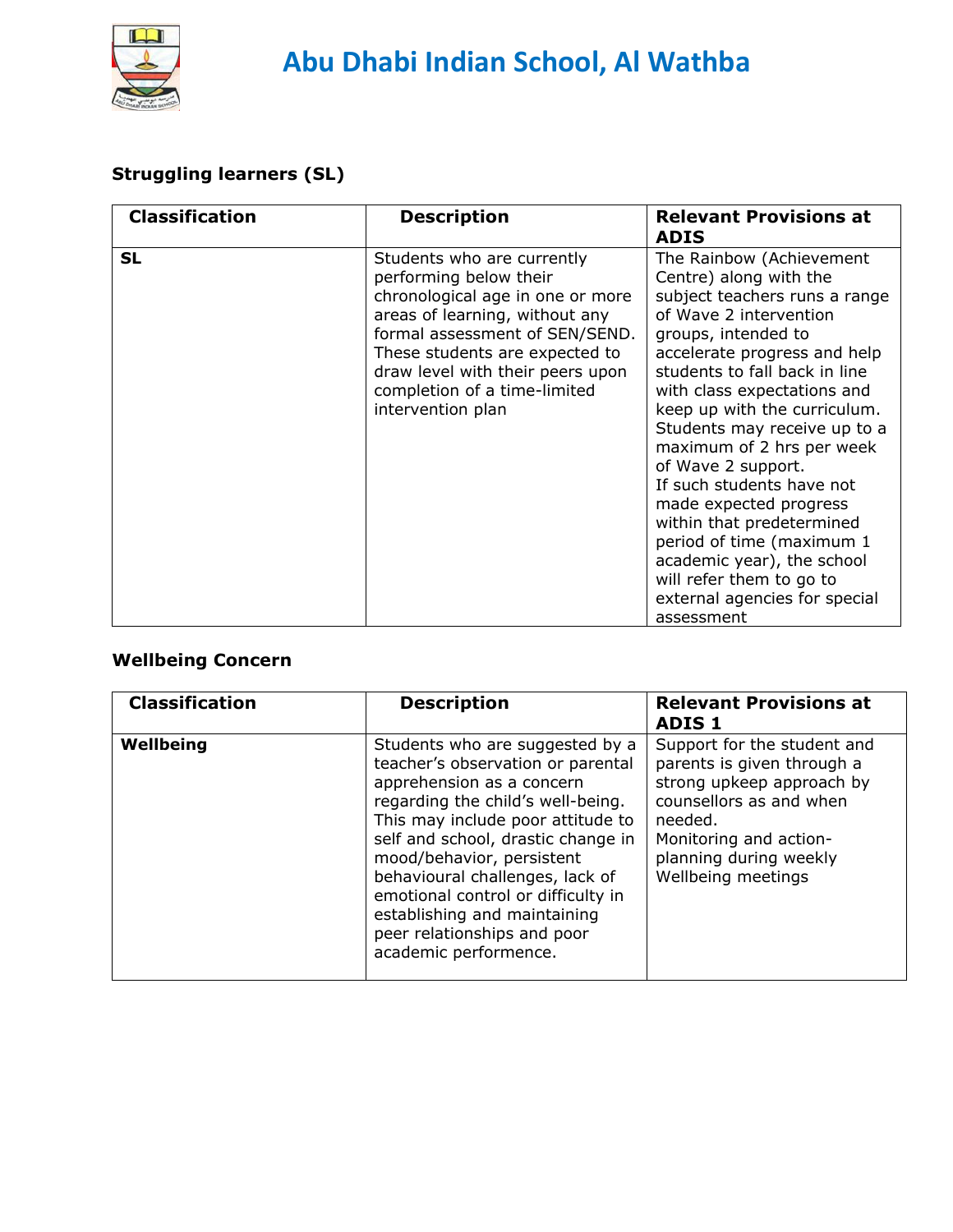

## **Gifted and Talented**

| <b>Classification</b>      | <b>Description</b>                                                                                                                                                                                                                                                          | <b>Relevant Provisions at</b><br>ADIS 1                                                                                                                                                                                                                                                                        |
|----------------------------|-----------------------------------------------------------------------------------------------------------------------------------------------------------------------------------------------------------------------------------------------------------------------------|----------------------------------------------------------------------------------------------------------------------------------------------------------------------------------------------------------------------------------------------------------------------------------------------------------------|
| <b>Gifted and Talented</b> | Students achieve a standard<br>score of 130 (SAS) or above on a<br>test of ability, such as CAT4<br>These students demonstrate both<br>exceptional ability and<br>exceptional levels of attainment                                                                          | Opportunities for national and<br>international competitions are<br>made available for them.<br>Subject-specific extension<br>clubs are offered by teachers<br>to develop a holistic learner<br>profile and provisions are<br>made through leadership<br>opportunities, collaborative<br>and creative projects |
| <b>Little scholars</b>     | Students from kindergarten to<br>grade 2, who display a strong<br>aptitude for, and interest in,<br>learning and who display an<br>exceptional talent in a specialist<br>subject (e.g. music, sport, art,<br>ICT, languages) and they are<br>potential to become 'Talented' | Opportunities for extension<br>and challenge are provided<br>through classroom planning                                                                                                                                                                                                                        |

### **Working with 1:1 Teaching Assistant (TA)**

A Teaching assistant in ADIS 1 is a person responsible for assistance with an individual student. He /she works under the supervision of the SEN department. A TA is given to a student when it is evident that the student is unable to obtain benefits from the curriculum or has behavioural difficulty with socialisation.

#### **Identification, Assessment, Monitoring and Review**

#### **Admissions**

Abu Dhabi Indian School Branch-1 is an inclusive school and ensures that it meets its duties of Inclusion towards society. ADIS 1 never refuses admission to a student who has SEN/SEND. It adopts fair practices and arrangements in accordance with the Schools Admission Code for the admission of students who has SEN/SEND

It is the responsibility of the parents to reveal any suspected or known difficulties, and provide the school with copies of all written reports and other relevant information.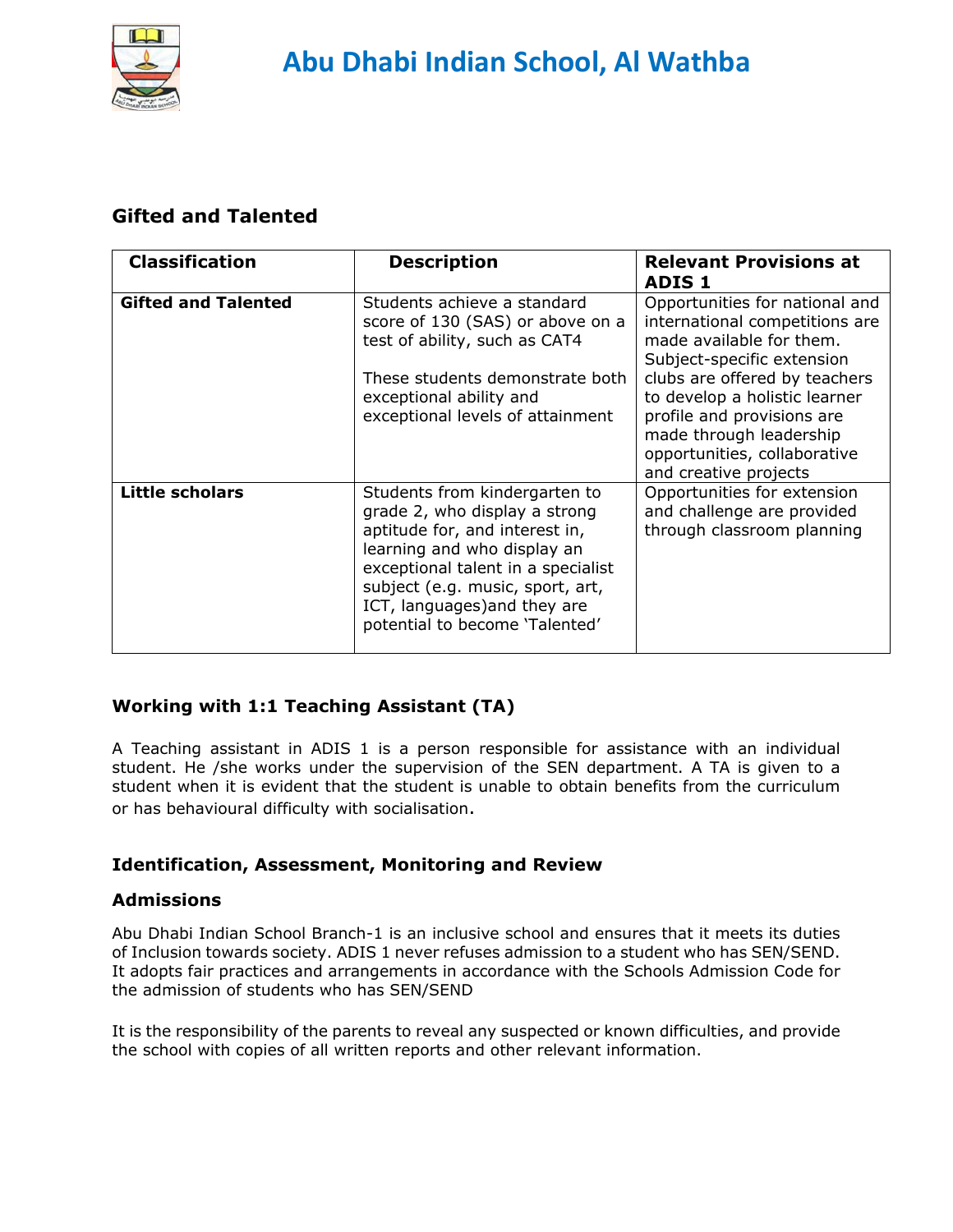

#### **Assessment of SEND/ Struggling learner's/ G&T**

If there are concern relating to a particular student's learning or behaviour, the class teacher can refer them to the POD Coordinator.

Depending on the needs of the student, assessment will be done to form the basis of the Baseline Report. Initial observations and screenings for SEN is piloted by the class Teacher. The school has developed a checklist and along with the following test which is used as guidance for observation.

-GRADE LEVEL ASSESSMENT DEVICE (GLAD) (learning difficulty). -INDIAN SCALE FOR ASSESSMENT FOR AUTISM (ISSA)

If after the internal assessment the school finds any concern - be it learning or wellbeing of the student, it will request the parent to go for an external specialist assessment as per ADEK procedures.

N.B: Based upon the assessment(s), recommend learning support lessons, which will begin if parents agree. Upon identification of any difficulties, the school will seek to put in place additional educational provision and /or resources, which may involve additional cost to the parent. This may be long term or short term depending upon the nature of the special need and the progress made by the student. The additional cost will be payable in term wise by the parent which will be 25% to 50% of the tuition fees.

The whole-school GL-ASSESSMENT (SEN)and CAT4 (Gifted and Talented) data is analysed by the subject teachers, head of the department and the POD Coordinator to find the possible SEN/SEND OR G&T

A SAS score of 84 or less may result in candidacy for Wave 2 intervention and/or a Baseline assessment to identify possible SEND;

- A SAS score of 130 or above may result in consideration for G&T register (GRADE 3 ONWARDS)

These findings would be triangulated with other sources of information, including samples of work, teacher observations, and curriculum progress.

#### **Progress Monitoring and Tracking**

The progress of students with SEN/ SEND may be gentler as compared to their counterparts. ADIS 1 has taken into consideration a variety of data sources to evaluate and report the progress of these students:

**IEP Reviews**: IEP targets are reviewed in each term. Students who meet their targets within the time frame is considered to have made "better than expected progress".

**Progress Data:** Progress made using specific intervention programs, from baseline to present, is determined at the end of the academic year.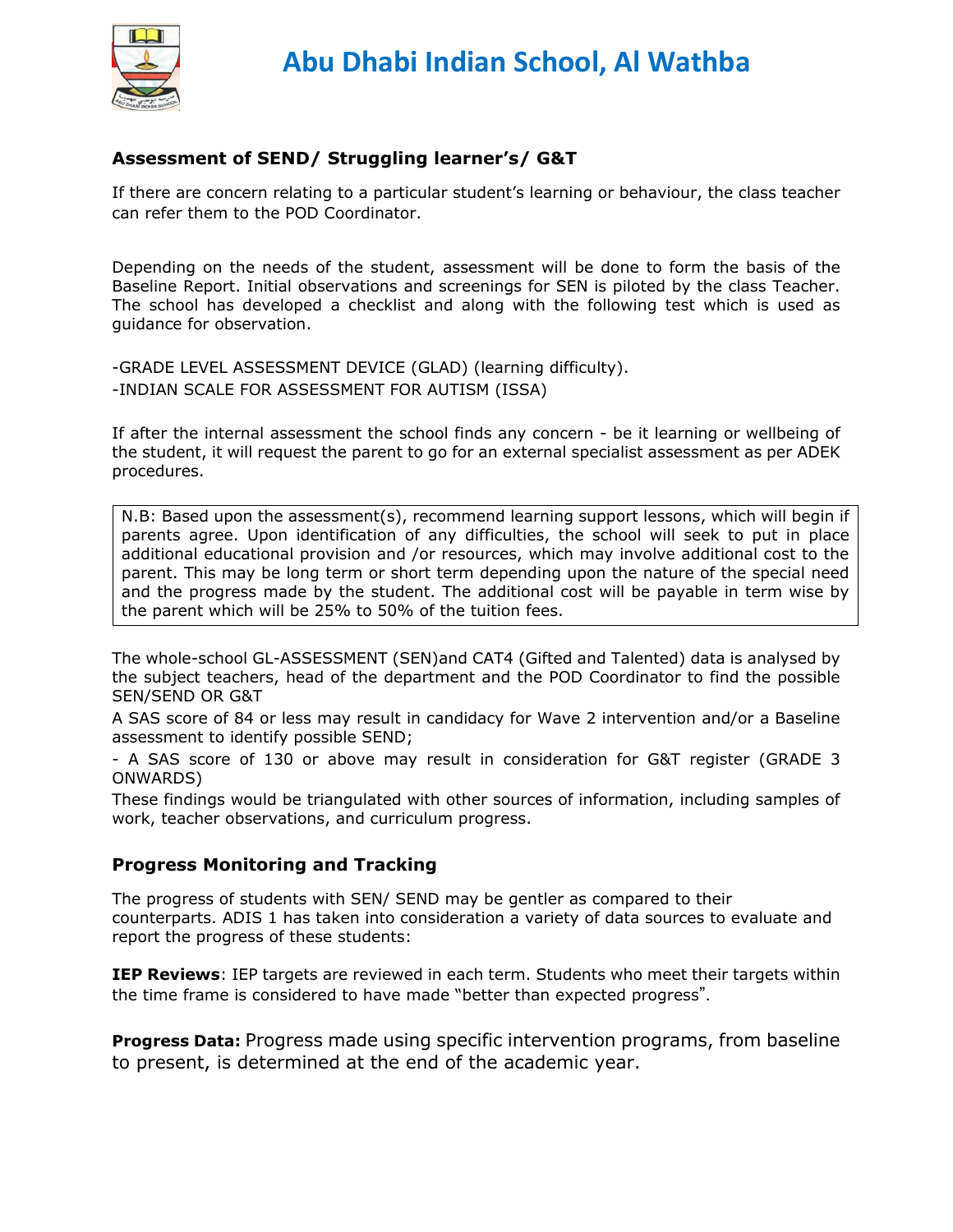

**Folder of Indication**: Each student with SEN/SEND and struggling learners have their portfolios where their learning journey from baseline to year end all documents is stored there. It consists of photos, videos and samples of work

**Self-reliance Tracker:** This is an informal tracking tool to monitor the graduated prompting and support required by students who attend with the support of a 1:1 TA.

#### **Exam access arrangements**

Access Arrangements allow learners with special educational needs, disabilities or temporary injuries to access the assessment without changing the demands of the assessment. This is to minimize the impact of their disability on their performance which reveals the whole-school support for SEN/SEND.

| <b>Access Arrangement</b> | <b>Student who:</b>                                                                                                                                                                                                                                                                      |
|---------------------------|------------------------------------------------------------------------------------------------------------------------------------------------------------------------------------------------------------------------------------------------------------------------------------------|
| Reader                    | Demonstrates limitations in their<br>reading comprehension;<br>Has slow and/or inaccurate reading                                                                                                                                                                                        |
| Extra time                | Reads more slowly than his/her<br>peers;<br>Needs to re-read passages in order to<br>comprehend them;<br>Is much slower to produce<br>handwriting than his/her peers;<br>Is slow to process information;<br>Struggles to complete his/her work in<br>the same time frame as their peers. |
| Prompter                  | Becomes easily distracted;<br>Finds it difficult to focus;                                                                                                                                                                                                                               |
| Separate Room             | Becomes emotional and/or distressed<br>during exams;<br>Is easily distracted by others;<br>Needs to read aloud to themselves as<br>a comprehension strategy                                                                                                                              |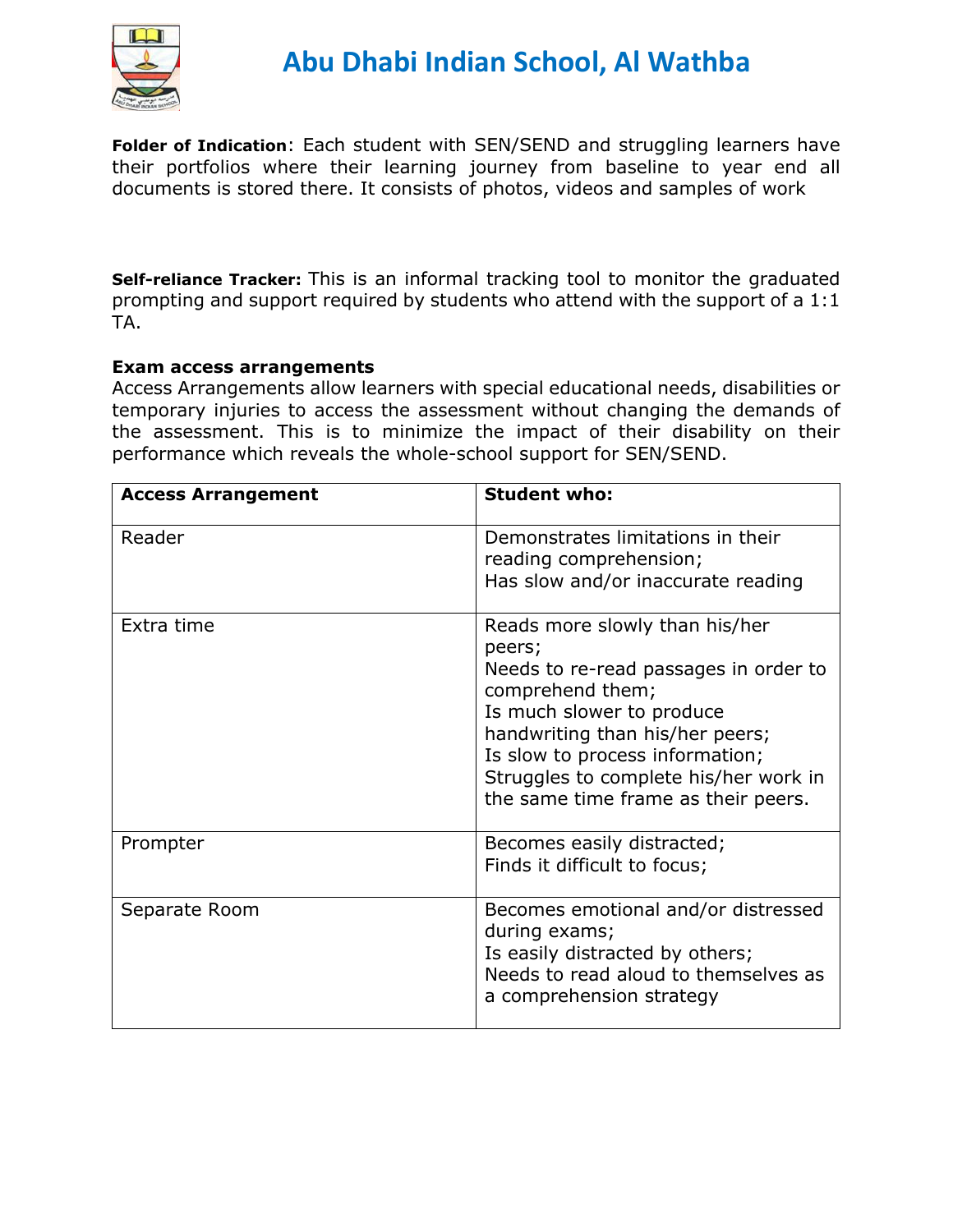

### **Support and Intervention**

Once a potential SEN has been identified, the Abu Dhabi Indian School Branch-1 will take actions to remove the barriers to learning by employing the **graduated approach** to meet the pupil's needs which is a **four-part cycle:**

A clear **assessment** of the students need.

**Planning** with the pupil's parents, the interventions, adjustments and support to be put in place, as well as the expected impact on progress, development and behaviour, along with a clear date for review.

**Implementing** the interventions, with support of the SENCO. The class or subject teacher will remain responsible for working with the student on a daily basis. Where the interventions involve group or one-to-one teaching away from the main class, they will still retain responsibility for the student. The Rainbow (Achievement Centre) staff will the TA'S, and class teacher in assessing the student's response to the action taken, in problem solving, and advising the effective implementation of support

**Reviewing** the effectiveness of the support to be reviewed in line with the agreed date. Parents are involved in each and every decision.



### **Three Waves of Intervention**

Pyramid based on SEN Provision Model illustrated by the Dysexia SpLD Trust (2015).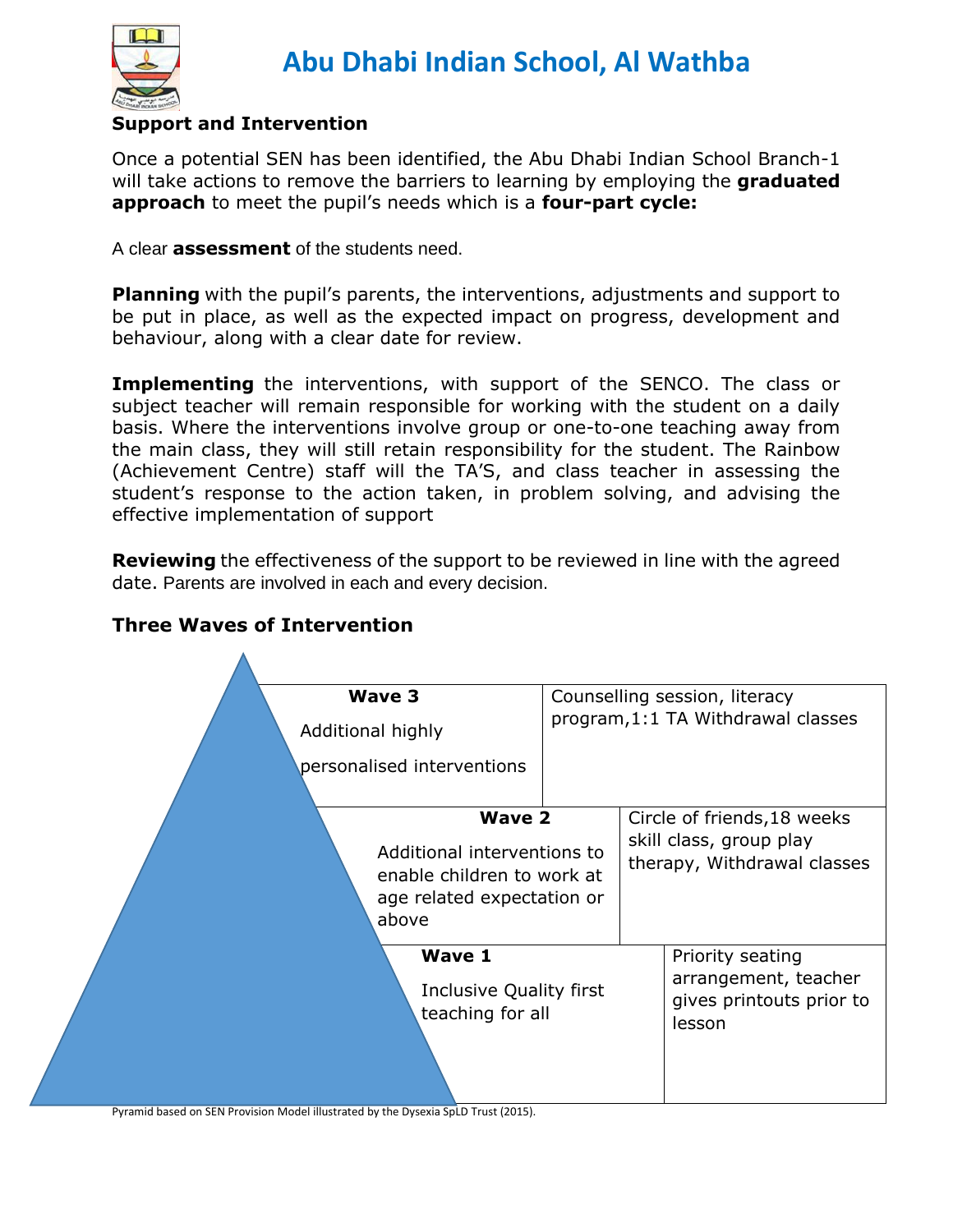

| <b>Wave 1</b> | It describes quality inclusive teaching (QFT)<br>which takes into account the learning needs<br>of all the children in the classroom. This<br>includes providing differentiated work and<br>creating an inclusive learning environment.                                                                 |
|---------------|---------------------------------------------------------------------------------------------------------------------------------------------------------------------------------------------------------------------------------------------------------------------------------------------------------|
| . Wave 2      | It describes specific, additional and time-<br>limited interventions provided for some<br>children who need help to accelerate their<br>progress to enable them to work at or above<br>age-related expectations. Wave<br>interventions are often targeted at a group<br>of students with similar needs. |
| Wave 3        | It describes targeted provision for a minority<br>of children where it is necessary to provide<br>highly tailored intervention to accelerate<br>progress or enable students to achieve their<br>potential. This may include one to one<br>interventions.                                                |

## **The intervention programs available within the school:**

Letters and Sounds (phonics) See and Learn: Literacy (sight-word approach) SNIP Literacy (high-frequency words) Foundation skills (fine motor skills) Hand skills (hand maturity) Visual perception and visual memory (memory skills) Hand writing fluency skills (good hand writing)

## **Provision for Gifted and Talented**

Differentiated curriculum gives scope to teachers to plan to meet the learning needs of gifted and talented students and help them to promote higher order skills which is expected from them. Teaching styles are adapted to individual learning styles to meet the need of individual student. It is the responsibility of the relevant Head of the Department to identify and differentiate work which challenges the individual student.

To meet the individual learning needs of student's teachers, plan their lesson accordingly. All students are given opportunity to show their understanding and teachers achieve this through different ways of planning: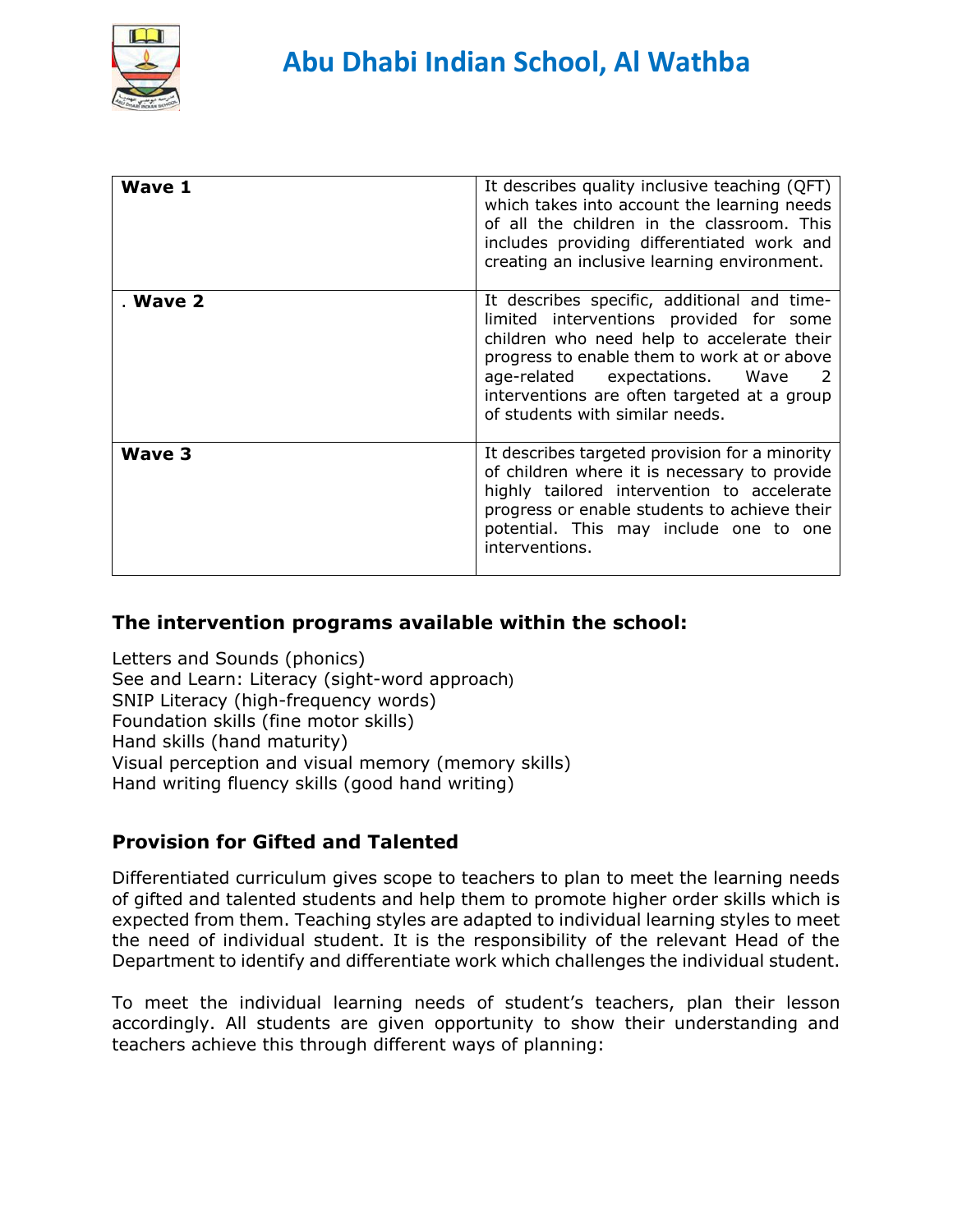

- Different starting and finishing points for a task
- Withdrawal time to work on a specific programme or topic to enrich and promote flexibility in the pupil's thinking
- Opportunities to share knowledge and interests with the peer group
- Challenging classroom activities which enable the pupils to show aptitudes/ quality of critical thinking.
- A teaching style which encourages discussion and whole class participation.
- Opportunities for students to explore and setting of goal for themselves.
- Involving the student in evaluating their own progress

ADIS 1 has a wide range of extension prospects for its G&T students outside the classroom. These are listed below:

| Subject                 | <b>Enrichment Opportunities</b>                                                                                                    |
|-------------------------|------------------------------------------------------------------------------------------------------------------------------------|
| General                 | Heritage club                                                                                                                      |
|                         | Integrity club                                                                                                                     |
|                         | Quiz club                                                                                                                          |
|                         | These are enrichment clubs which functions twice in a<br>month                                                                     |
| Maths                   | KenKen Maths Championships                                                                                                         |
|                         | Olympiad Maths Championships                                                                                                       |
|                         | <b>International Benchmarking Test</b>                                                                                             |
| English                 | LITSAV- Enrichment club (functions once in a week)<br>Short story, drama, debate, elocution and poetry<br>competitions (in school) |
|                         | GIIS Inter school Competition - drama, debate,<br>elocution competitions                                                           |
|                         | MaaRS spell Bee competition                                                                                                        |
|                         | <b>International Benchmarking Test</b>                                                                                             |
|                         | European international debate competition                                                                                          |
| Science                 | Science club<br>Eco club                                                                                                           |
|                         | These two enrichment clubs functions twice in a week<br>Olympiad Science Championships                                             |
|                         | Sashtrapratibha Competitions                                                                                                       |
|                         | <b>International Benchmarking Test</b><br>ANCQ- International Chemistry Quiz (from grade VII -                                     |
|                         | xii)                                                                                                                               |
| <b>Computer Science</b> | Olympiad Cyber Championships                                                                                                       |
| Music and dance         | Fine Arts club-an enrichment club which functions<br>twice in a week                                                               |
|                         | ADIS-Panorama                                                                                                                      |
|                         |                                                                                                                                    |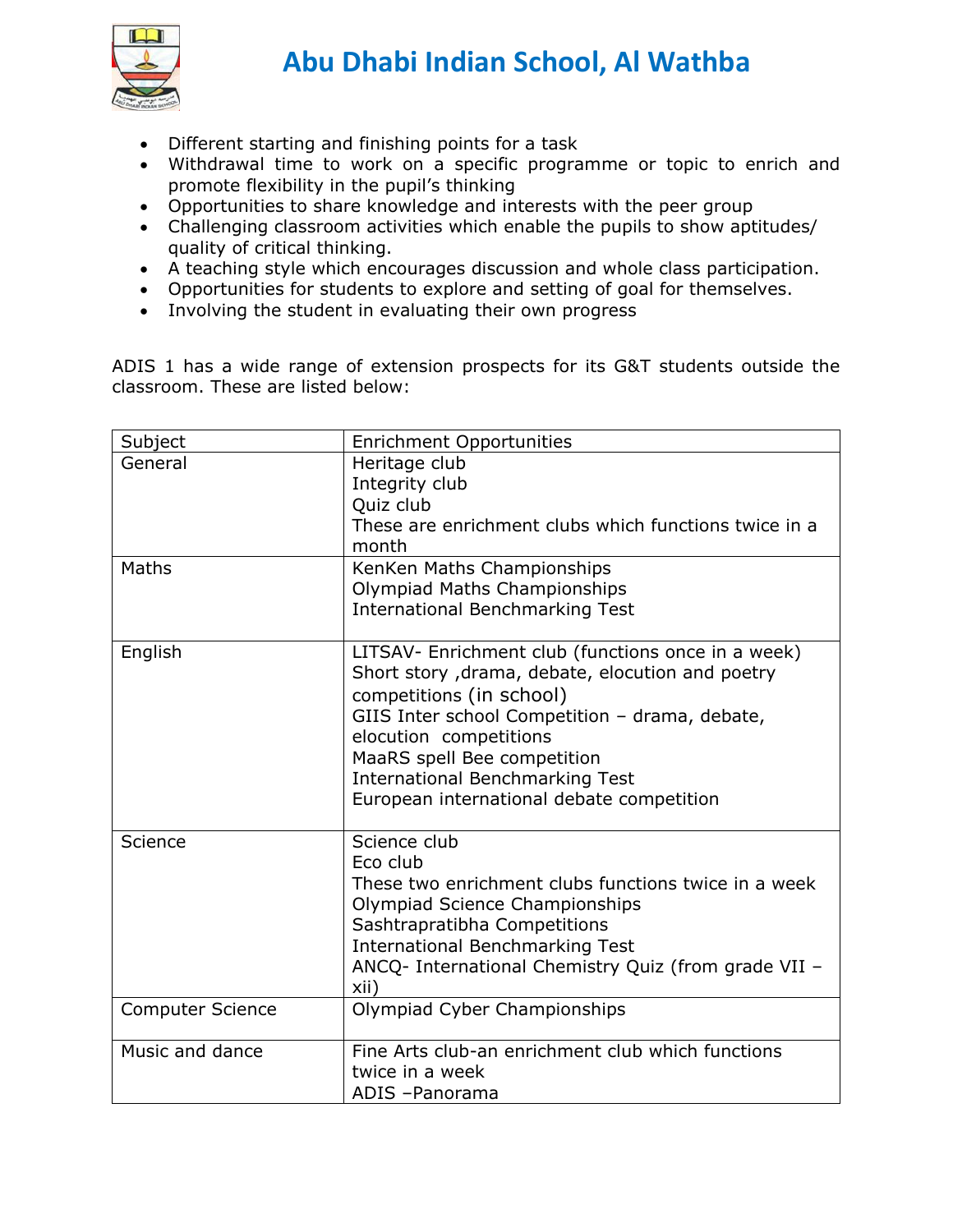

|               | Rangoli Gulf Competition<br>GIIS Inter school Competition                                                                                                                |
|---------------|--------------------------------------------------------------------------------------------------------------------------------------------------------------------------|
| Art and craft | Fine Arts club-an enrichment club which functions<br>twice in a week<br>Picasso Art Contest (online)<br>calligraphy Competition (in school)<br>Poster making competition |
| Sport         | Enrichments classes after school for 34 days per week<br><b>CBSE Cluster</b><br><b>CBSE Nationals</b><br>Various invitational tournaments                                |

#### **Provision for Students with Behaviour, Social and Emotional Needs**

At ADIS 1 a range of provisions are in place to support the students who have behavioural and emotional needs. The interventions in place are as follows:

From Kindergarten to grade IV, 1:1 and group play therapy session with the People of determination coordinator depending on the needs of the student.

1:1 counselling session with the School Counsellor, following a Behavioural management Plan

Social groups with the School Counsellor

Parent coaching by the School Counsellor

Welfare programs conducted by various external guests

Various workshops and sessions conducted at regular intervals in the school

#### **Continuous Staff Support**

All teaching and teacher assistants are supported for their professional development through:

- Half-termly lesson observations by the POD Coordinator; CPD Leader
- Group teaching opportunities in the beginning of each term by the POD Coordinator.
- Departmental trainings conducted by the POD Coordinator, HOD and outside agency

#### **Collaboration with parents**

Parental engagement is crucial for students' progress. In ADIS 1 we have a very strong bonding with the parents. We strictly follow the motto of The UAE